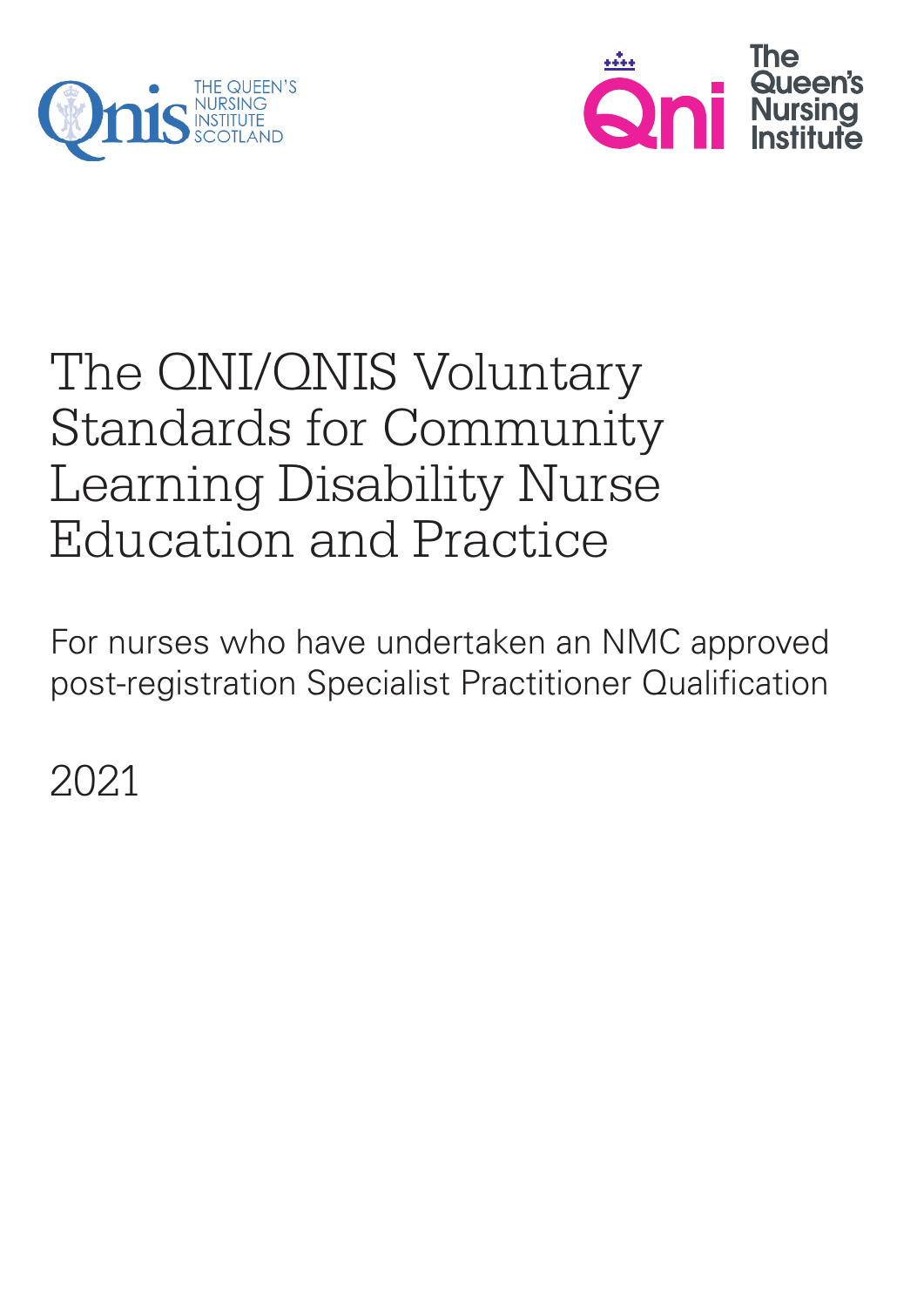### Introduction and background

The Queen's Nursing Institute (QNI) and Queen's Nursing Institute Scotland (QNIS) have worked collaboratively with a group of leading experts and stakeholders across the United Kingdom (UK) to develop a set of voluntary standards to support Community Learning Disability Nurse education and practice across the four countries of the UK. The standards make explicit the expectations of an advanced level of practice demonstrated by Registered Nurses who will have completed a Nursing and Midwifery Council (NMC) approved Community Learning Disability Nurse (CLDN) Specialist Practitioner Qualification (SPQ) programme.

The term 'voluntary standards' differentiates the QNI/QNIS standards from professional regulatory standards such as those set by the NMC. All Community Learning Disability Nurse programmes leading to a recordable SPQ must meet the current NMC (2001) standards for specialist education and practice. As the NMC are currently reviewing Post – registration SPQ standards, the QNI and QNIS anticipate that this project work will inform the NMC review process to ensure the characteristics of the contemporary Community Learning Disability Nurse are articulated and representative, particularly as services and practice have developed significantly since the NMC standards were originally set.

This is the sixth in a series of standards setting projects and follows the successful launch and implementation of the QNI/QNIS Voluntary Standards for District Nurses (2015), Senior General Practice Nurses (2017), Community Children's Nurses (2018), Standards for Nurses New to General Practice Nursing (2020) and Standards of Education and Practice for Nurses New to Care Home Nursing (2021). All publications offer a basis for future practice and education programmes.

#### Community Learning Disability Nursing

With 1.5 million people with a learning disability in the UK, (ONS, 2019; Mencap, 2019) the projected priorities of the NHS Long Term Plan (NHSE/I, 2019) aim to address health inequalities, unmet needs and to ensure people with a learning disability and/or autism receive better support.

These standards are therefore timely in terms of raising the profile of the advanced specialist expertise of Community Learning Disability Nurses who hold a NMC recordable Specialist Practitioner Qualification (SPQ). Their role is central to the provision of health and care in the UK for people with a learning disability and/or autism, their families and carers, and as autonomous practitioners they are pivotal in ensuring best care and support. As the four countries of the UK 'Long Term Plans' outline (NHSE/I, 2019), (NHS Scotland, 2019) (Gov.Wales, 2019) (DOH, 2016), the policy shift now focuses on promoting community based, integrated and inclusive health and social care in all UK countries with specific recognition of health inequalities in people with a learning disability and/or autism.

This project is also timely in terms of offering a suggested UK-wide consistent approach to quality assured education provision for Registered Nurses completing the Community Learning Disability Nurses SPQ. Therefore, it is anticipated that Higher Education Institutions (HEIs) will adopt these voluntary standards as a best practice guide in developing future programmes.

Data collated from surveys undertaken during this project with course leads/lecturers from HEIs and nurses in practice, evidenced variability of education across the UK and NMC approved course provision at universities. Currently only four HEIs offer the Community Learning Disability Nurse SPQ programme across England, Wales and Northern Ireland, with reportedly small numbers of students. There are currently no HEIs offering the Specialist Practitioner Qualification in Scotland.

Through shadowing nurses in practice, focus groups and individual consultations with Community Learning Disability Nurses across the UK, the QNI/QNIS project lead has observed clear evidence of a strong, cohesive and consistent approach at an advanced level of practice by all Community Learning Disability Nurses working within this unpredictable and often complex service. Collated feedback from this engagement has highlighted the tensions in terms of education need in practice and funded opportunities, specifying the need for the Community Learning Disability SPQ programme to be established and accessible in all countries of the UK. This was apparent in feedback from Community Learning Disability Nurse leads undertaking a Master's degree in management recognising the importance of and need for a field-specific SPQ.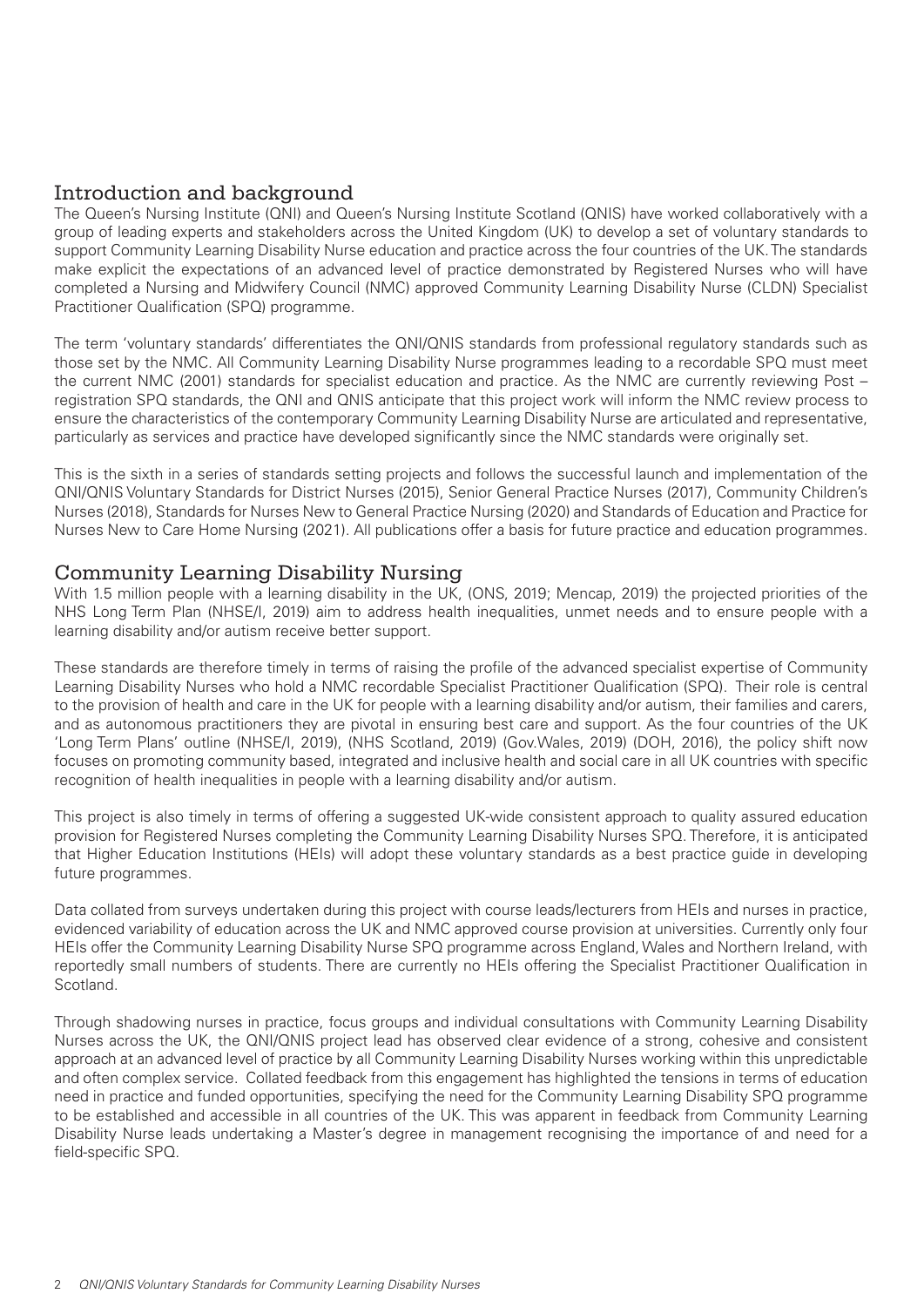The complexities of Community Learning Disability Nursing are apparent in that no two services are the same in terms of the employer and the context of care delivery. For example, there is variability in the management of nursing services, with some under the domain of social care services rather than health services, leading to professional and support implications for these autonomous practitioners. Thus, the QNI/QNIS standards are welcomed as benchmark guidance in promoting consistency and standards of best practice across all UK organisations providing Community Learning Disability Nursing services.

The outcomes of this project and engagement with the Community Nursing Learning Disability teams across the UK, emphasised the true collaborative approach and enhanced focus on person-centred care. All teams demonstrated full engagement in co-production, early intervention support, hospital admission avoidance, promotion of early discharge and assurance of best interest support for individuals, carers and families at home or their alternative community home setting. This aligns with the ethos of any community-based nursing team supporting individuals to remain in their home environment whenever it is safe to do so. The most compelling observation throughout this project has been the consistency in cohesive, passion and compassion demonstrated by all personnel involved with care and support provision from first contact to end of life, for people with a learning disability and/or autism.

#### Aim of the new Standards

Extensive collaboration and consultation with Experts by Experience, Higher Education Institution (HEI) programme leads and Community Learning Disability Nurses in all settings has led to the development of these standards.

They present as a set of benchmarks and guidance to inform current and future education and practice requirements expected of a registered nurse on completion of a post registration Community Learning Disability Nurse Specialist Practitioner Qualification. It is anticipated that these standards will be embraced to inform the advanced level career progression point for nurses choosing Community Learning Disability Nursing.

## Using the QNI/QNIS Standards

The following standards are not set to prescribe academic levels or how current Community Learning Disability Nurse education should be delivered and do not focus on discrete clinical skills, as they are based on the assumption that any Registered Nurse entering a Community Learning Disability Nurse SPQ programme would have already achieved the fundamentals of clinical practice either gained in the community or in a secondary care setting. However, in order to demonstrate the advanced level of education and practice of a nurse completing the NMC approved Community Learning Disability Nurse SPQ, these standards have been aligned to the following 4 domains of Advanced Practice incorporated in advanced practice documents in all four UK countries:

- A) Clinical Care
- B) Leadership and Management
- C) Facilitation of Learning
- D) Evidence, Research and Development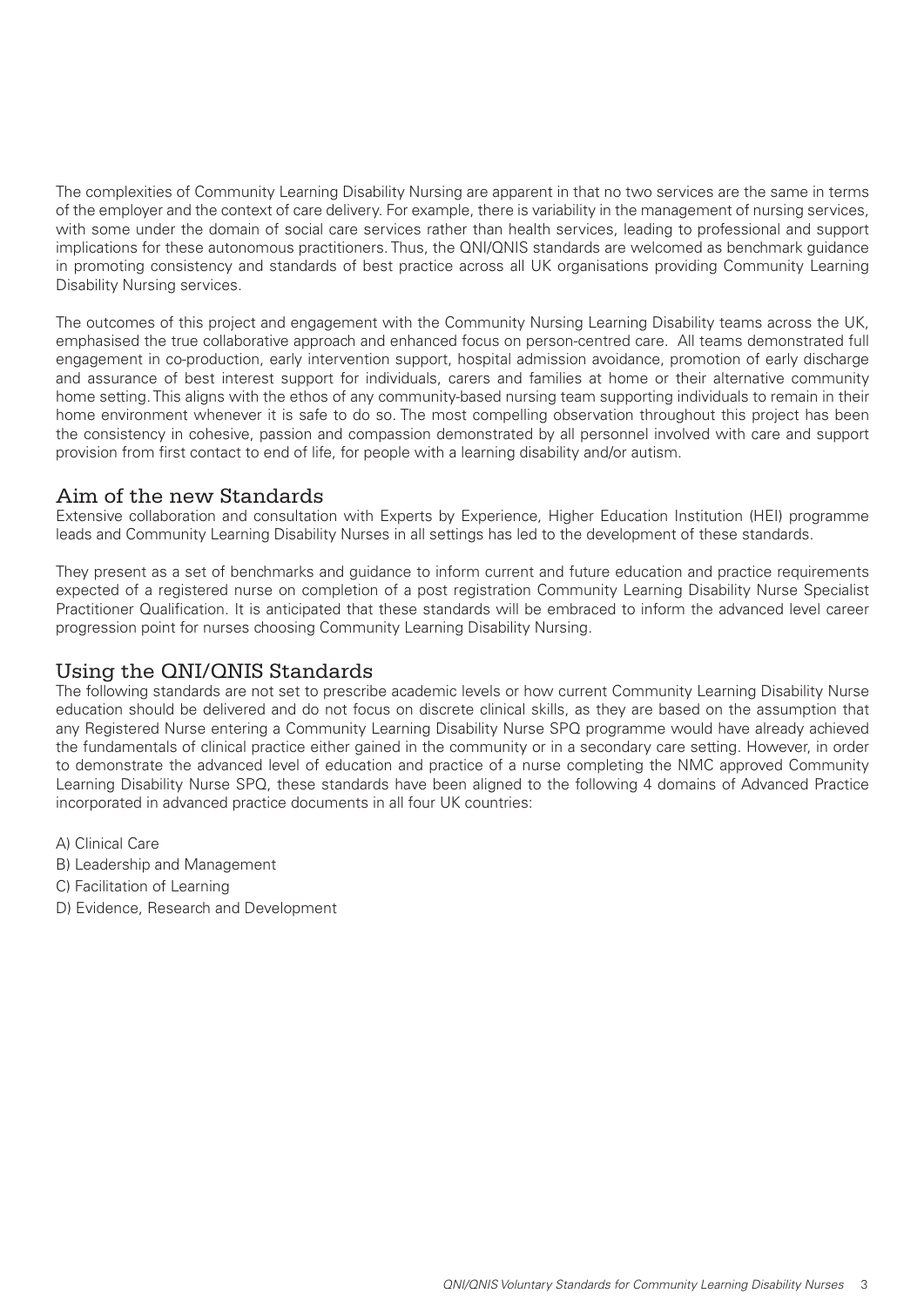## The Standards

Community Learning Disability Nurse Specialist Practitioner Qualification. At the end of a programme mapped against the QNI/QNIS Voluntary standards the nurse will be able to:

| <b>Domain</b>                      |                                                                                                                                                                                                                                                                                                                                                                                                                         |
|------------------------------------|-------------------------------------------------------------------------------------------------------------------------------------------------------------------------------------------------------------------------------------------------------------------------------------------------------------------------------------------------------------------------------------------------------------------------|
| Domain 1 -<br><b>Clinical Care</b> | 1. Demonstrate effective and innovative, advanced communication skills with<br>people with a learning disability and/or autism, their family and/or carers. Employ a<br>person-centred approach to communication providing Easy Read or alternative, where<br>appropriate, to promote understanding and ability for the person to make an informed<br>choice about their care.                                          |
|                                    | 12<br>Demonstrate cultural awareness and sensitivity to all people, with consideration of<br>and attending to equality and diversity, when meeting the population health needs and<br>leading on the promotion of health equalities.                                                                                                                                                                                    |
|                                    | Demonstrate an understanding of and an ability to critically reflect upon the potential<br>impact of unconscious bias on clinical interventions and be cognisant of health inequalities<br>experienced by people with a learning disability and/or autism.                                                                                                                                                              |
|                                    | 14 Promote the mental health and well-being of people with a learning disability and/<br>or autism in conjunction with mental health professionals and General Practitioners,<br>identifying needs, mental capacity and ensuring identifiable safeguarding issues are<br>actioned and processes implemented.                                                                                                            |
|                                    | 1.5 Develop clear and effective partnership approaches to ensure the full range of<br>healthcare needs for people with a learning disability and/or autism are met by the most<br>appropriate service and agencies, including voluntary and charitable sectors. Ensure all<br>information is documented in appropriate Easy Read format or as agreed.                                                                   |
|                                    | 1.6 Develop innovative strategies for effective co-production with people with a learning<br>disability and/or autism, their families, and carers. Employ positive behaviour support<br>(PBS) to address potential underlying needs, lowering potential barriers and empowering<br>the individual to express their needs, remaining cognisant of escalation processes where<br>there are potential safeguarding issues. |
|                                    | Employ a biopsychosocial approach using advanced assessment skills in prevention<br>and early identification to intervention approaches that reduce escalation of risk when<br>assessing people who have complex and co-morbidities health care needs.                                                                                                                                                                  |
|                                    | Use a range of evidence-based assessment and outcome measurement tools to<br>ensure accurate decision-making and appropriate referral processes are initiated within<br>the scope of competence.                                                                                                                                                                                                                        |
|                                    | 1.9 Be cognisant of the processes of incident reporting, incident reviews and learning<br>from deaths (e.g. Confidential Inquiry into Premature deaths of people with learning<br>disabilities CIPOLD (Hislop et al, 2013) and Learning Disabilities Mortality Review (LeDeR)<br>NHSE/I 2019), to inform own and the wider team's practice evaluation to ensure evidence-<br>based practice is applied consistently.    |
|                                    | 1.10 Role model a biopsychosocial approach in providing advice, support and education<br>in a person-centred way to people with a learning disability and/or autism. Promote and<br>facilitate health education and health promotion activities including access to annual<br>health checks and appropriate health screening.                                                                                           |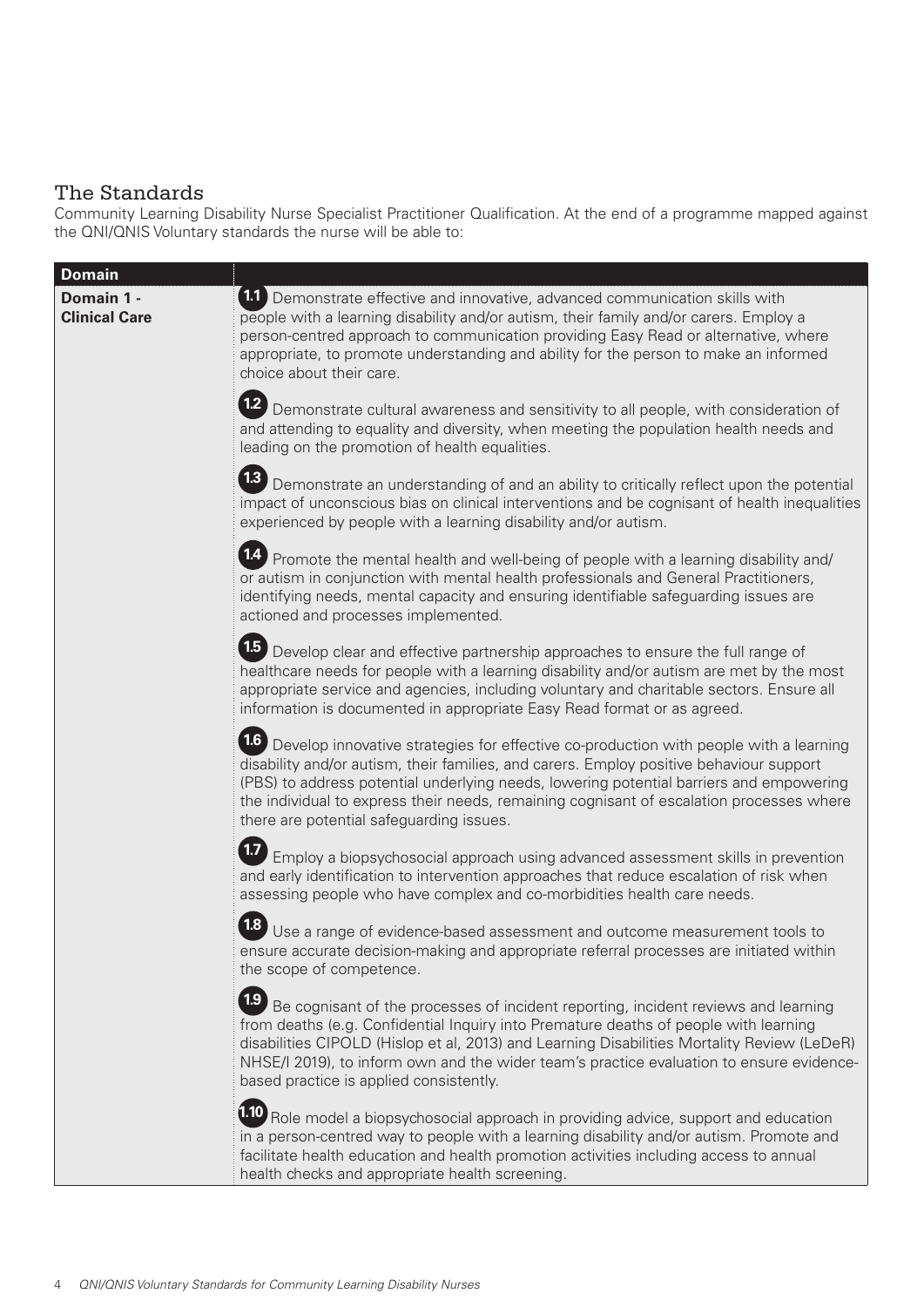| Domain 1 -<br><b>Clinical Care</b><br>continued | 1.11 Work collaboratively with multi professional agencies, to ensure access to health<br>care meets the individual's health and wellbeing needs across the life span, including<br>sexual health, long term co-morbidities and end of life care.                                                                                                                                                                |
|-------------------------------------------------|------------------------------------------------------------------------------------------------------------------------------------------------------------------------------------------------------------------------------------------------------------------------------------------------------------------------------------------------------------------------------------------------------------------|
|                                                 | 1.12 Provide support to other professionals to ensure a consistent and seamless health<br>care approach across health and social care sectors for all individuals. Adopt an approach<br>to promoting health checks and observation of the physical health care needs for any<br>person with a learning disability and/or autism.                                                                                 |
|                                                 | 1.13 Develop and monitor the efficacy of specialist care plans to ensure complex, physical<br>health, social, psychological, behaviour with challenges and medical interventions are<br>integrated. Address health inequalities and ensure the implementation of the different<br>legislative and human rights-based frameworks underpin nursing practice.                                                       |
|                                                 | 1.14 Demonstrate advanced clinical skills in key specialist areas such as epilepsy, mental<br>health, forensic, autism spectrum disorder, behaviour with challenges and dementia health<br>facilitation. Ensure that capacity and best interest decisions involve the person with the<br>learning disability and/or autism in a way that they can express their views and understand<br>the decision to be made. |
|                                                 | 1.15 Monitor the risk of a potential crisis for people with a learning disability and/or<br>autism. Initiate and augment interventions; support and collaborate with all appropriate<br>agencies to reduce the risk of harm and unplanned admission to hospital.                                                                                                                                                 |
|                                                 | 1.16 Support and facilitate all staff to use local reporting systems to identify changes in<br>physical, mental or behavioural status, where the person is showing signs of deterioration<br>or exhibiting new symptoms.                                                                                                                                                                                         |
|                                                 | 1.17 As an autonomous practitioner with advanced skills and competence around clinical<br>judgement and decision making, develop specialist expertise in at least one area of<br>community learning disability nursing and/or autism.                                                                                                                                                                            |
|                                                 | 1.18 Establish clear lines of accountability with a range of professionals in respect of roles<br>and responsibilities. Ensure the information is disseminated in a meaningful manner to<br>the individual person with a learning disability and/or autism, their families/carers.                                                                                                                               |
|                                                 | (1.19)<br>Demonstrate a broad range of specialist Community Learning Disability Nursing<br>clinical expertise that supports high quality person-centred care for the caseload<br>population in a variety of community settings. This may include a V100/150 community<br>prescribing or V300 independent prescribing, dependent on local policy.                                                                 |
| Domain 2 - Leadership<br>and Management         | $(2.1)$ Demonstrate professional and compassionate leadership of the Community Learning<br>Disability Nursing team and all nurse led teams. Apply advanced communication skills<br>when communicating across health, social care, education and third sectors.                                                                                                                                                   |
|                                                 | Effectively demonstrate self-awareness and self-development, by critically reflecting<br>on own actions and recognising the potential impact of behaviours on collaborative<br>working with colleagues and the wider team.                                                                                                                                                                                       |
|                                                 | Support, supervise and appraise all team members in nurse led teams in practice,<br>identifying opportunities for development for all. Demonstrate confidence in addressing<br>and managing interpersonal and conflict issues within the team.                                                                                                                                                                   |
|                                                 | 2.4)<br>Manage the community learning disability nursing team within regulatory,<br>professional, legal, ethical and policy frameworks ensuring staff feel valued and<br>developed. Demonstrate accountability by monitoring and managing own case load.                                                                                                                                                         |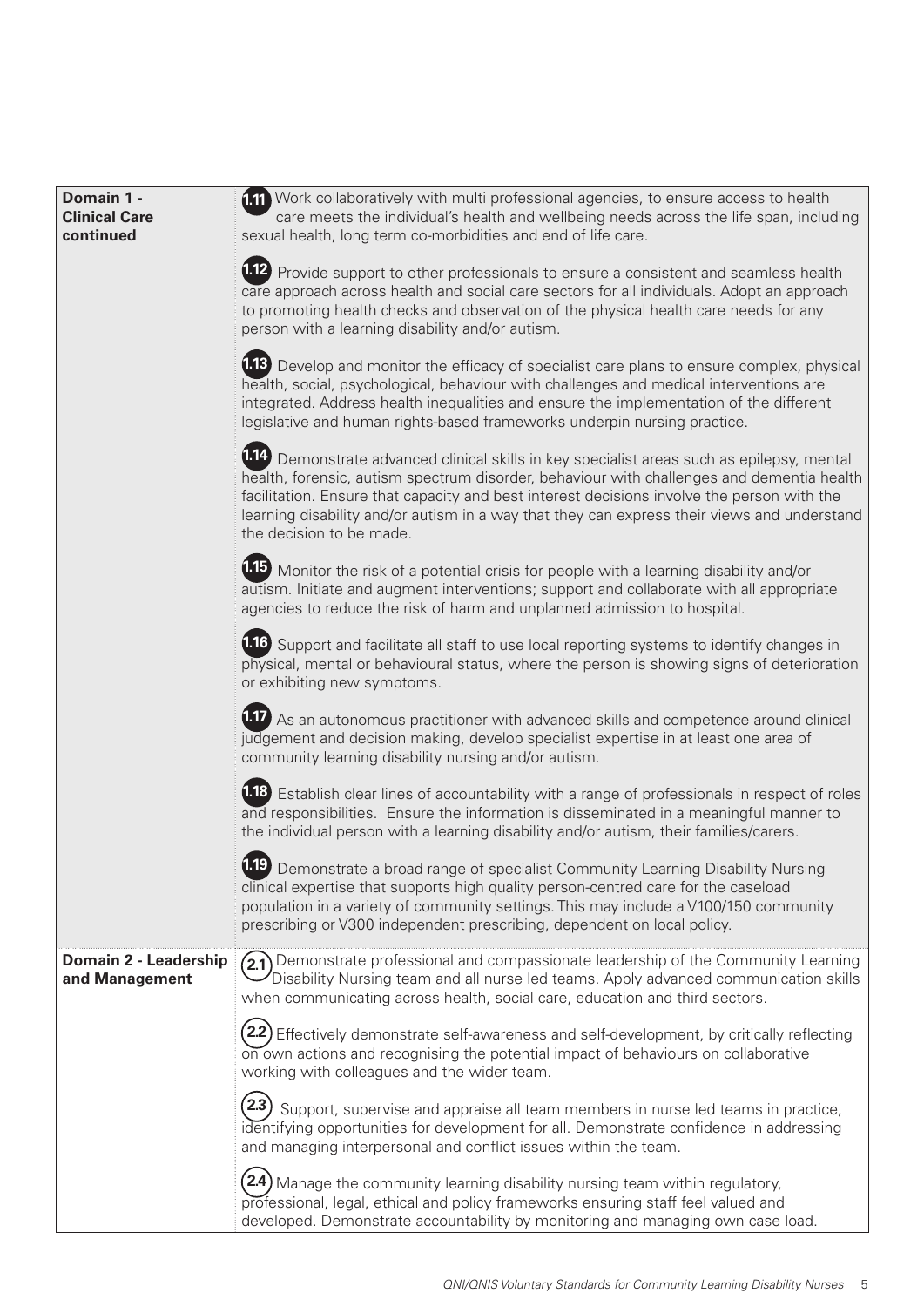| Domain 2 - continued | $(2.5)$ Use a range of supervision methods to support and enhance staff practice. Through<br>$\mathcal{\mathcal{L}}$ clinical supervision, support staff to explore moral and ethical dilemmas encountered<br>in community learning disability nursing.                                                                                                                                                                                                       |
|----------------------|---------------------------------------------------------------------------------------------------------------------------------------------------------------------------------------------------------------------------------------------------------------------------------------------------------------------------------------------------------------------------------------------------------------------------------------------------------------|
|                      | (2.6)<br>Introduce and apply change management strategies to ensure staff respond flexibly<br>and innovatively to unpredictable changing contexts of care, adhering to local and national<br>policy.                                                                                                                                                                                                                                                          |
|                      | (2.7)<br>As an autonomous practitioner, demonstrate advanced skills and competence around<br>clinical judgement and decision-making and articulate the complexity of clinical decision<br>making at this advanced level. Demonstrate critical thinking, reflection and evidence-<br>based care, enabling a high level of judgement and complex decision making.                                                                                               |
|                      | $\left( \text{2.8}\right)$ Work collaboratively and creatively across professional boundaries to ensure co-<br>ordinated seamless services are in place, for example, transition from child to adult<br>services or transition from the criminal justice system and integration within society.                                                                                                                                                               |
|                      | (2.9)<br>Create and embed a service and quality improvement approach within the team,<br>generating a culture of innovation and creative thinking. Promote an enquiring mindset<br>whilst ensuring governance around the team's practice, valuing staff contributions and<br>demonstrating collective, inclusive, and compassionate leadership.                                                                                                               |
|                      | $(2.10)$ Advocate and contribute to public health initiatives to promote understanding of<br>inequalities and the needs of people with a learning disability and/or autism. Co-ordinate<br>and provide specialist education and training to range of professionals, advocating on<br>the person's behalf, creating social inclusion environments and access for individuals to<br>mainstream services as outlined in current national policy and legislation. |
|                      | $\left(\text{2.11}\right)$ Lead, manage, monitor and analyse clinical caseloads, workload, team capacity and<br>dependency to assure safe staffing levels in care delivery, using effective resource and<br>budgetary management skills.                                                                                                                                                                                                                      |
|                      | $(2.12)$ Articulate the unique contribution of roles within the learning disability community<br>nursing service in meeting health care needs, collating and presenting evidence of<br>improved health outcomes for people with a learning disability and/or autism in the<br>community.                                                                                                                                                                      |
|                      | Develop career pathway opportunities for all levels of staff, identifying potential<br>'talents' within the team and supporting staff to undertake further learning and<br>development that will benefit people with a learning disability and/or autism.                                                                                                                                                                                                     |
|                      | (2.14)<br>Engage stakeholders and use high level negotiating and influencing skills to develop<br>and improve practice, advocating for developments that enhance and improve care for<br>people with a learning disability and/or autism.                                                                                                                                                                                                                     |
|                      | (2.15)<br>Work across professional, organisational and system boundaries and proactively<br>develop and sustain new partnerships and networks to influence and improve health,<br>outcomes and health care delivery systems for people with a learning disability and/or<br>autism.                                                                                                                                                                           |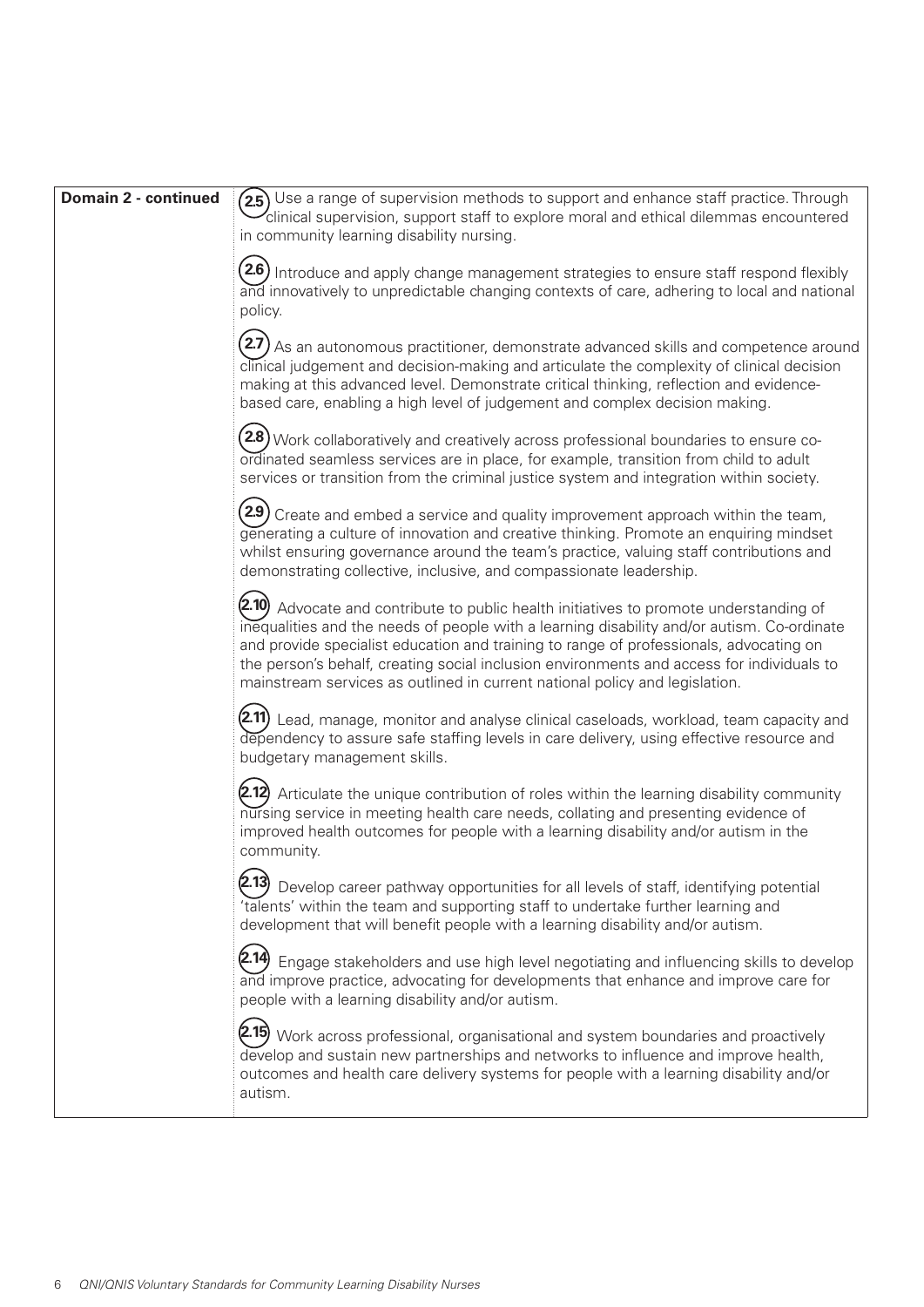| <b>Domain 3: Facilitation</b> |
|-------------------------------|
| of Learning                   |

3.1 Facilitate and enable people with a learning disability and/or autism to have a better **3.1** understanding of their health needs, through co-production of appropriate strategies to support them and their carers/families to develop their own skills to manage their individual mental or physical health needs.

3.2 Assess the learning and development needs of all nurse led teams. Formulate **3.2** and lead professional development opportunities for the team including leadership development, demonstrating commitment to learning and excellence in practice. 3.3 Demonstrate professional and effective leadership in supervision, assessment and peer support. Develop structured clinical supervision support, incorporating strategic guidance to escalate concerns.

3.3 Demonstrate professional and effective leadership in supervision, assessment and **3.3** peer support. Develop structured clinical supervision support, incorporating strategic guidance to escalate concerns.

3.4 Create positive, safe and effective learning environments for students from all fields **3.4** of practice including post-registration and during a period of preceptorship. Demonstrate competence and confidence in the ability to relate to different learning styles in knowledge and skills acquisition and maximise learning opportunities.

3.5 Develop and facilitate action learning opportunities, encouraging reflection in and on **3.5** practice, promoting a positive and supportive learning culture.

3.6 Promote and model effective team working within the Community Learning **3.6** Disability Nursing team, the wider multi-disciplinary team, primary care colleagues and other agencies. Collaborate with universities to encourage opportunities to teach or facilitate learning in related academic programmes, evaluate and record the impact of any educational interventions.

3.7 Facilitate learning for others and provide training for other professional disciplines **3.7** within the Community Learning Disability fora, for example advocating Annual Health check provision in General Practice.

3.8 Develop and facilitate information health days for people with a learning disability **3.8** and/or autism and those who support them; to include for example, understanding the importance of breast screening, testicular screening, opportunities for de-sensitisation of blood tests and initiatives to promote the development of their own digital literacy to better understand and use health applications.

3.9 Liaise with other appropriate services to ensure reasonable adjustments are in place **3.9** for all health appointments and consultations, including preparation for unpredictable behaviours.

**3.10** Adopt a creative approach to problem-solving to develop a positive teaching and learning environment for all professions, people with a learning disability and/or autism, their carers and families and non-clinical staff. This should include initiatives to promote the development and application of health technologies.

 Role model as an autonomous practitioner, non- judgemental and value-based **3.11** care delivery, demonstrating the values of high quality and compassionate nursing care. Demonstrate an innovative and flexible approach in an evolving and demanding role, ensuring safe and effective high-quality care delivery.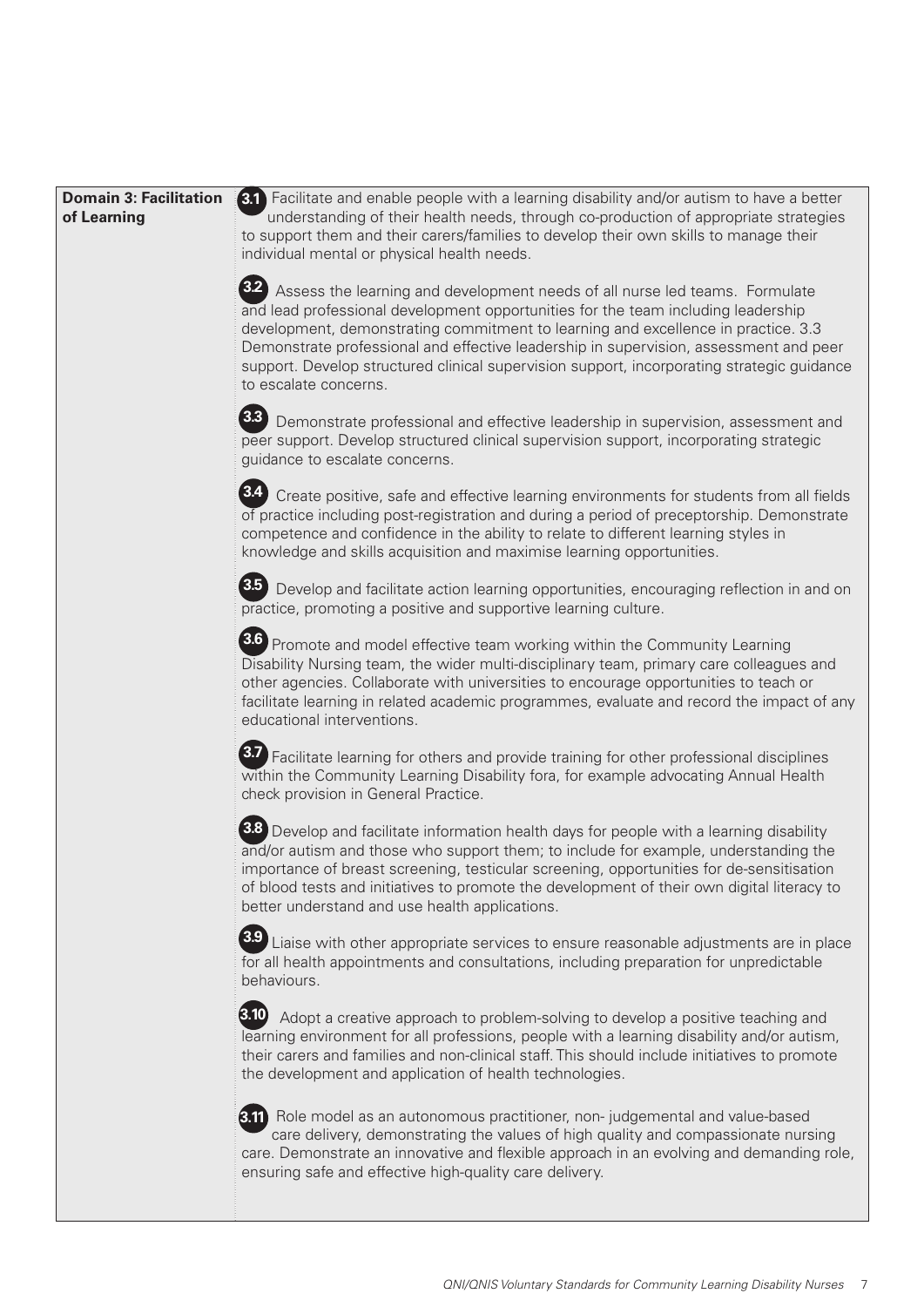|                                                                  | 3.12 Support staff to engage with digital technology in monitoring the health and<br>wellbeing of people with a learning disability and/or autism. Promote digital<br>engagement and the use of clinical informatics to ensure the effective use of data and<br>robust clinical record keeping.                                                                                                                                                              |
|------------------------------------------------------------------|--------------------------------------------------------------------------------------------------------------------------------------------------------------------------------------------------------------------------------------------------------------------------------------------------------------------------------------------------------------------------------------------------------------------------------------------------------------|
|                                                                  | 3.13 Influence staff to participate and develop innovation projects to test and improve<br>service provision at local level and dissemination across Learning Disability services to<br>inform co- production of care and support and improve consistency and sustainability in<br>the quality-of-care delivery.                                                                                                                                             |
| Domain 4: Evidence,<br><b>Research and</b><br><b>Development</b> | 4.1) Monitor outcomes of effective care planning using evidence - based frameworks that<br>can positively influence timely and prioritised approaches to improve health and social<br>care outcomes for individuals.                                                                                                                                                                                                                                         |
|                                                                  | 4.2<br>Analyse peer reviewed, published evidence-based outcomes and engage in research<br>development to inform and implement in practice, evaluating the underpinning evidence<br>of successful approaches.                                                                                                                                                                                                                                                 |
|                                                                  | $\left( 4.3\right)$ Use a range of change management strategies, encouraging peers to engage in<br>enquiry-based practice to promote understanding of the role of strategic drivers and<br>evidence-based practice to inform best care.                                                                                                                                                                                                                      |
|                                                                  | $\left(4.4\right)$ Lead and contribute to national initiatives and research to steer organisational<br>best practice and service improvement. Encourage team contribution to collation<br>and monitoring of data to inform audit, research and quality improvement. Promote<br>understanding of recognised methodologies to improve systems and processes that<br>improve standards of care and support for people with a learning disability and/or autism. |
|                                                                  | $\left( 4.5\right)$ Engage people with a learning disability and/or autism, their families, and carers<br>to be involved in service planning and development, monitoring and valuing their<br>views and contributions in a safe and confidential forum. Adhere to duty of candour and<br>ensure responses are documented and responded to in a timely and strategic manner.                                                                                  |
|                                                                  | Initiate learning from evidence and national improvement programmes, for example<br>'Death by indifference: 74 deaths and counting.' (Mencap, 2012). Co-produce and develop<br>appropriate pathways to inform local and national improvement programmes.                                                                                                                                                                                                     |
|                                                                  | $\rightarrow$<br>4.7) Influence networking across organisations supporting people with a learning<br>disability and /or autism, to identify key risks and early warning signs that may present<br>within the local population of people with a learning disability and / or autism. Ensure<br>findings are articulated and inform the production of future management, operational and<br>local business plans.                                              |
|                                                                  | 4.8<br>Engage and support staff in undertaking audit and developing Quality Improvement<br>projects in practice, ensuring experts by experience participate in the development,<br>evaluation and impact of projects.                                                                                                                                                                                                                                        |
|                                                                  | (4.9)<br>Develop robust governance systems by contributing to the development and<br>implementation of evidence-based                                                                                                                                                                                                                                                                                                                                        |
|                                                                  | $\left( \hspace{-0.1cm}4.10\right)$ Identify and lead research initiatives to improve standards of care through undertaking<br>or contributing to research, engaging people with a learning disability and/or autism,<br>their families/carers and networks in co-production and partnership working.                                                                                                                                                        |
|                                                                  | (4.11<br>Engage in preparing bids for research projects and joint working with university nursing<br>programme leads to develop joint research opportunities. Devise and undertake research to<br>inform practice and implement outcomes.                                                                                                                                                                                                                    |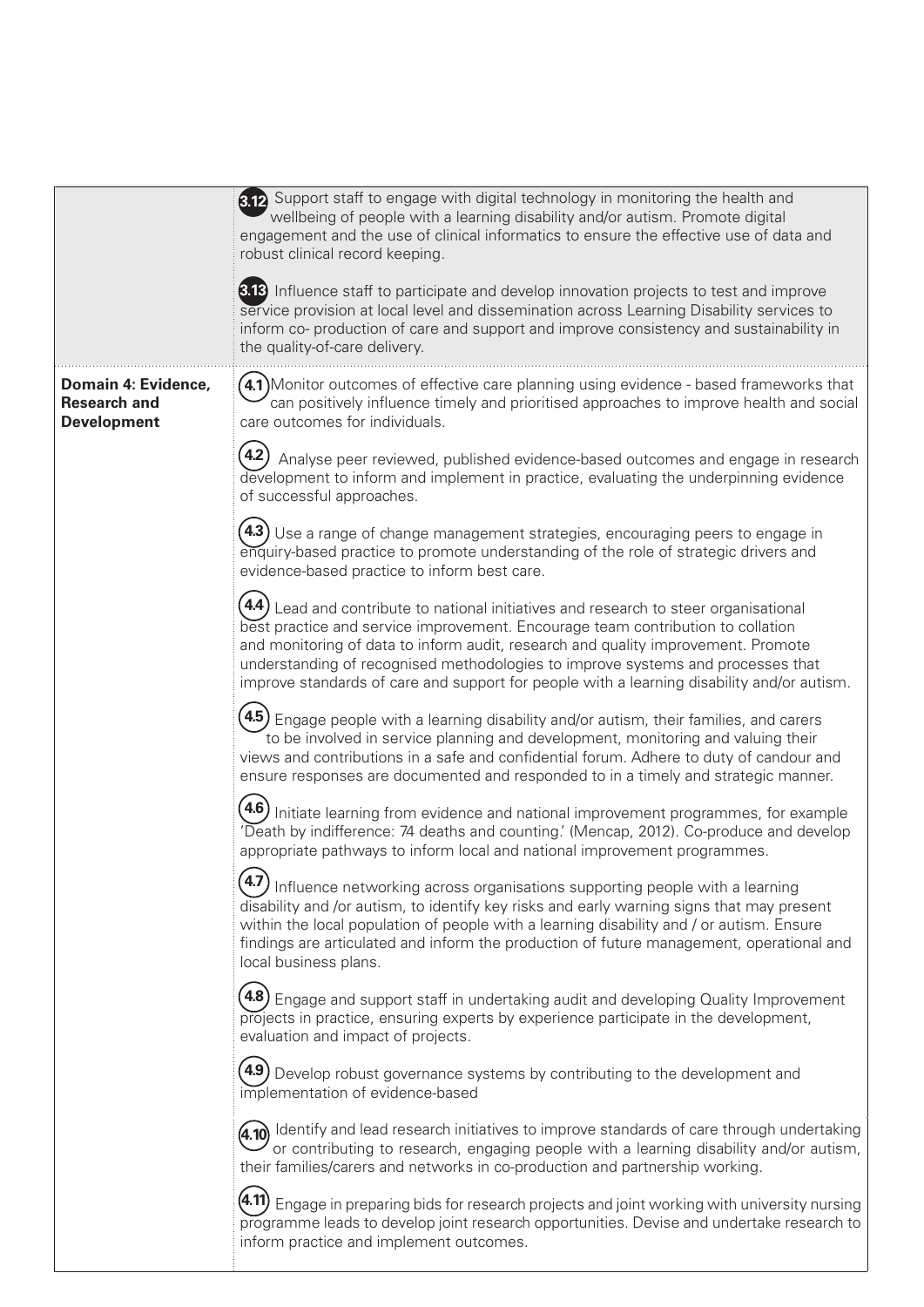#### Appendix 1 **Project: Background and Methodology**

In 2019, Trustees from both the Queen's Nursing Institute and the Queen's Nursing Institute Scotland approved and agreed to fund this project to develop Voluntary Standards for Community Learning Disability Nurse Education and Practice for Registered Nurses completing the Nursing and Midwifery Council (NMC) recordable Specialist Practitioner Qualification (SPQ) programme.

The most recent Nursing and Midwifery Council data (NMC, 2020) identifies that across the United Kingdom there are 423 Community Learning Disability Nurses with the NMC recordable SPQ, an increase of 17 from 2019, many of whom lead Community Learning Disability Nursing services. These voluntary standards are designed to support future education programmes and practice demands of contemporary and future expectations of this advanced role in leading and managing the service in ensuring consistency of education and practice across the UK in supporting the 1.5 million people with a learning disability and/or autism in the UK (Mencap and ONS, 2019).

A project advisory group was convened with representation from the four UK countries. To ensure UK wide perspectives were reflected, the advisory group included: Experts by experience, the professional regulatory body, the Nursing and Midwifery Council (NMC), the Royal College of Nursing (RCN), service and education providers, education commissioners, Council of Deans of Health, Consultant Community Learning Disability Nurses and Clinical Commissioners. The group met four times during the project, the list of stakeholders and interest group contributors is provided in Appendix 3. A project manager (QNI) with extensive community nursing and academic experience was appointed on a part time basis and the project commenced in September 2019.

The project methodology (Diagram 1) was based on the same format as previous QNI/QNIS standards to ensure consistency for educators and practitioners as a reference point. The intention of this project was not to prescribe future SPQ course structure, length or academic level; however, it is anticipated that these standards will inform future academic SPQ programmes and contribute to the current NMC Post-Registration SPQ standards review. The standards also provide clarity of the advanced level of practice of the Community Learning Disability Nurse with an SPQ to inform any future career frameworks for nurses working within Community Learning Disability Nursing.

A literature review was undertaken and subsequent survey with nurses working in Community Learning Disability Nurse (CLDN) services, to establish insight into the skill mix and the role of the Community Learning Disability Nurse with an NMC Specialist Practitioner Qualification. 360 responses were received from across the four United Kingdom (UK) countries including the Channel Islands.

Key findings show that 31% of respondents identified that their organisation required all team leaders to have the NMC approved Community Learning Disability Nurse Specialist Practitioner Qualification (SPQ) in view of the complexities involved in case management of Community Learning Disability Nursing services.

86% of respondents indicated that their organisations did not specify other required qualifications in order to be a CLDN leader due to insufficient access to NMC approved SPQ programmes across the UK. Thus, many nurses who assume the leadership role either hold or are studying for a Master's degree in management, but identify this provides a broad overview of management skills as opposed to the required specialist practitioner qualification that incorporates advanced clinical knowledge and skills, such as independent prescribing. 20% of respondents reported to have had to take annual leave in order to undertake Continuing Practice Development opportunities.

A further survey was undertaken with academics who lead Community Learning Disability Nurse education within Higher Education Institutions across the United Kingdom (UK). As previously identified, current SPQ provision for Community Learning Disability Nurse education is limited to 4 NMC Approved Education Institutions (AEIs) across England, Wales and Northern Ireland. This is reflective of the limited opportunities to provide consistency in preparing for the Specialist Practitioner role in Community Learning Disability Nursing.

The project manager shadowed nurses and nurse managers/leaders in practice across England, Scotland and Wales. Covid-19 restrictions unfortunately prevented visits to Northern Ireland. Further data was collated across the UK from face to face and online focus groups with Community Learning Disability nursing teams, consultant nurses, nurses working with people with a learning disability and/or autism in the Criminal Justice system and academic programme leads. A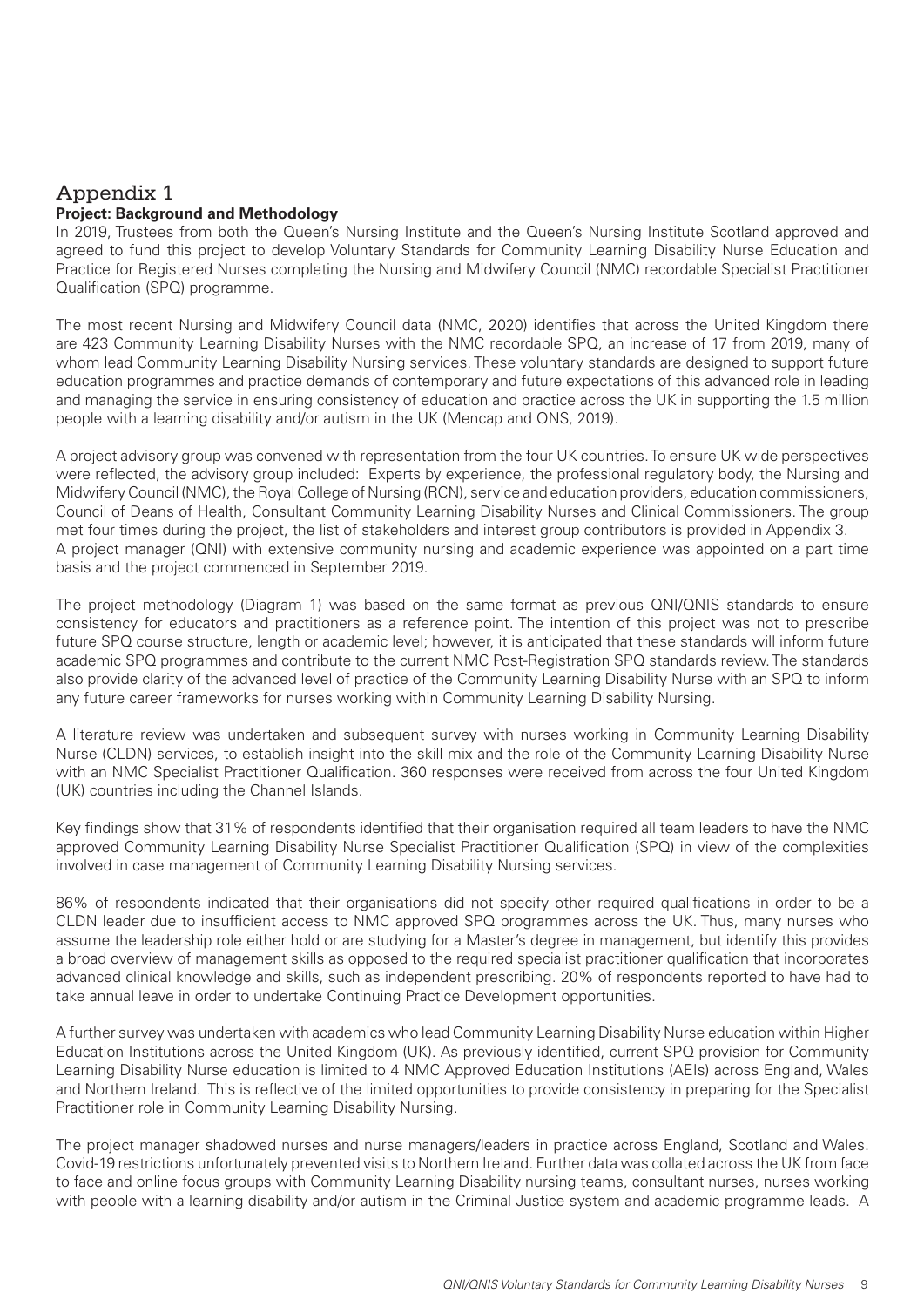Twitter chat, further telephone consultations with experts by experience, individual nurses, third sector providers, and hospital liaison nurses provided additional UK-wide data.

Overwhelmingly, findings from all data collated indicated the importance and call for consistency of education and practice for future Community Learning Disability Nurses particularly as there remains tension between practice need and education provision of post -registration education Specialist Practitioner Qualifications. This was further supported by service leads who either held or were undertaking a Master's qualification in Management and recognised the need for the Specialist Practitioner Qualification (SPQ) as opposed to a broad-based management course content, in order to be prepared to lead teams and managing the complexities in Community Learning Disability Nursing. A lack of funding/investment and geographical distances to access post-registration education were cited as significant barriers to ensuring consistency of education and preparation for leadership and management, hence previous SPQ programmes had been closed as they were no longer financially viable.

A further key theme identified the importance of recognising the specialist role of Community Learning Disability Nurses as leaders of co-production in supporting people with a Learning Disability and/or Autism. As articulated by participants, there is a call for all nurses to be educated to improve overall support for people with a learning disability and/or autism and to ensure equity of care, as outlined through the MENCAP 'Treat Me Well' campaign.

The standards were drafted and distributed to the advisory board and interest groups for final consultation in late December 2020, the standards were revised with minor amendments. The collaborative approach to this project has yielded overwhelming support and acknowledgment that these standards provide a 'good benchmark that can only improve consistency across the workforce in Community Learning Disability Nursing'. These new standards will provide the basis for consistency in future educational and practice development in supporting people with a learning disability and /or autism.

The project manager would like to extend her sincere gratitude to all contributors for their phenomenal engagement, positive support and timely responses despite the challenges they have faced particularly over the last 18 months. This evidences the positive ethos of Community Learning Disability Nurses and their commitment to ensuring co-production is key to enabling and supporting people with a learning disability and/or autism.

A very special thank you to Mr Lloyd Page (Expert by Experience) who has expertly educated and supported the project manager throughout this project.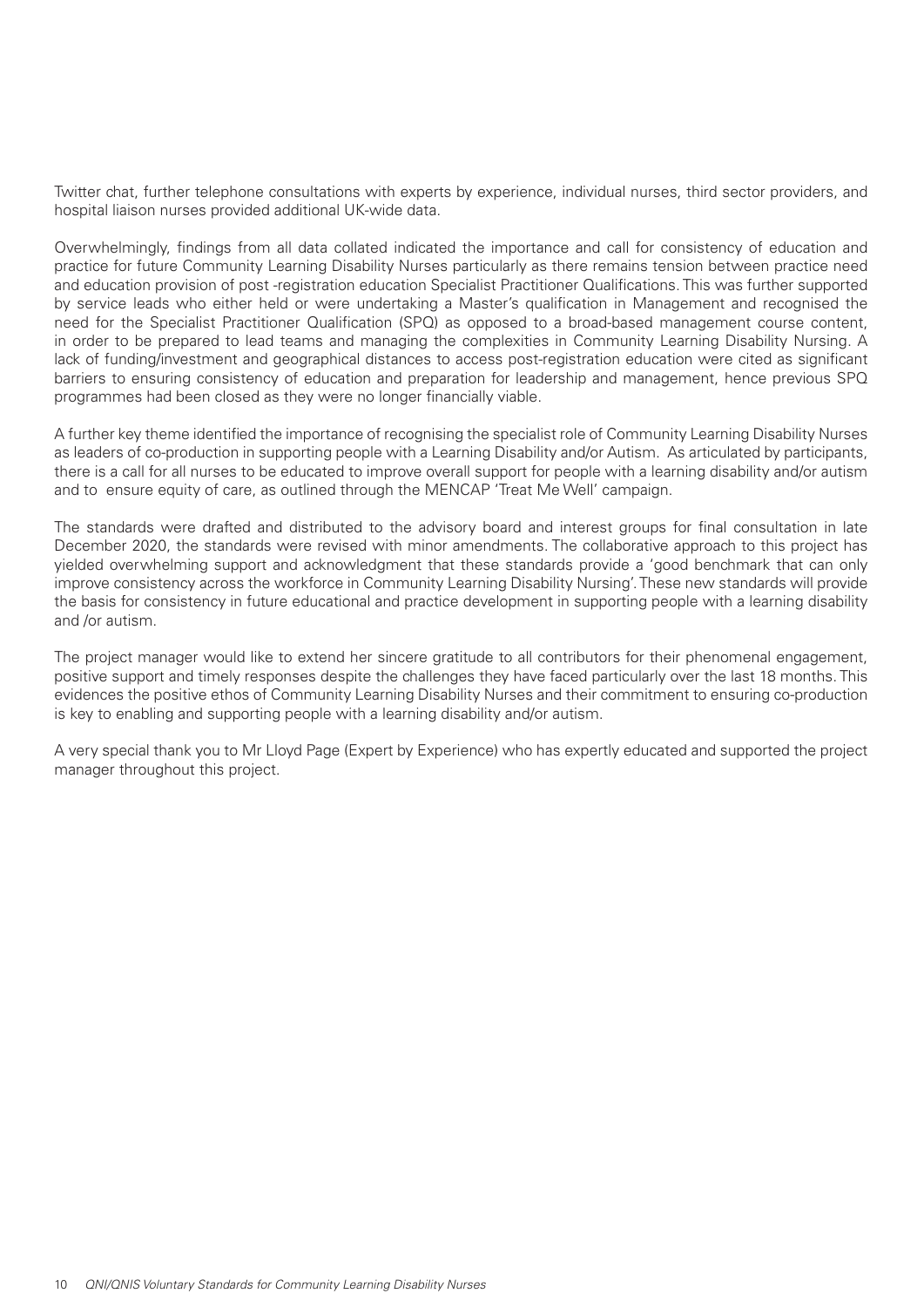**Diagram 1: Development of the standards** 

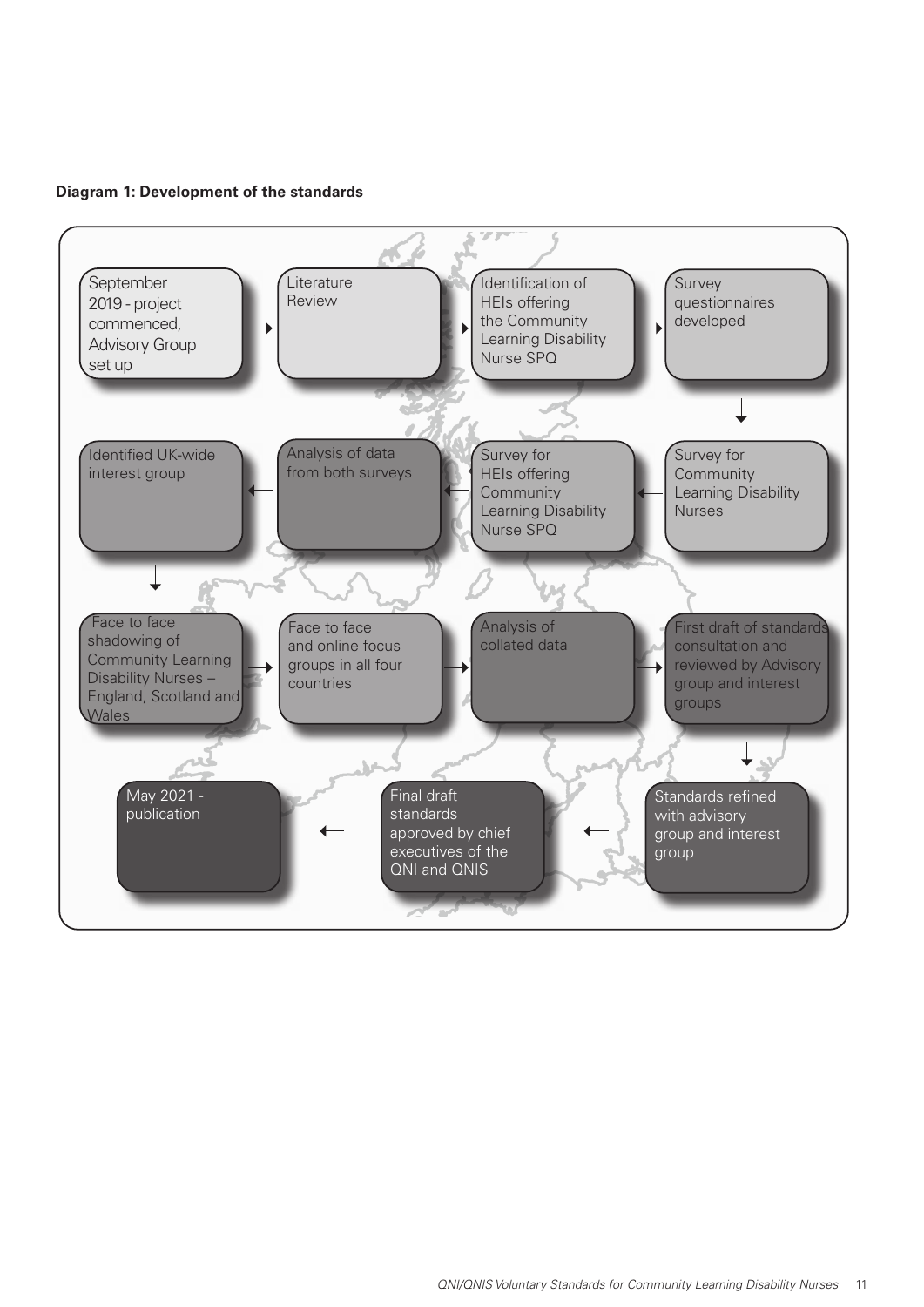#### References

Department of Health (2016) Health and Wellbeing 2026 Delivering Together. Available from: https://www.health-ni.gov. uk/sites/default/files/publications/health/health-and-wellbeing-2026-delivering-together.pdf

Hislop,P., Blair.P., Flemming.P., Hoghton,M.,Marriott,A., and Russ,L. (2013) Confidential Inquiry into premature deaths of people with learning disabilities (CIPOLD). Available from: https://www.bristol.ac.uk/media-library/sites/cipold/migrated/ documents/fullfinalreport.pdf [Accessed: 23 November 2019]

Health Education England (2020) Advanced Clinical Practice Toolkit. Available from: https://www.hee.nhs.uk/our-work/ advanced-clinical-practice/advanced-clinical-practice-toolkit [Accessed: 23 November 2020]

MENCAP (2012) Death by indifference: 74 deaths and counting. Available from: https://www.mencap.org.uk/sites/ default/files/2016-08/Death%20by%20Indifference%20-%2074%20deaths%20and%20counting.pdf [Accessed 23 January 2020]

MENCAP Treat Me Well campaign. https://www.mencap.org.uk/get-involved/campaign-mencap/treat-me-well NICE Guidance / People with learning disabilities. https://www.nice.org.uk/guidance/populationgroups/people-withlearning-disabilities#panel-pathways

NHS Education for Scotland (2008) Available from: https://www.advancedpractice.scot.nhs.uk/ [Accessed: 6 January 2020]

NHS England (2015), Supporting people with a learning disability and/or autism who display behaviour that challenges, including those with a mental health condition. Available from: https://www.england.nhs.uk/wp-content/uploads/2015/10/ ld-serv-model-er.pdf [Accessed: 29 October 2019]

NHS England & NHS Improvement (2019). Learning Disability Mortality Review (LeDeR) Programme: Action from Learning. Available from: https://www.england.nhs.uk/wp-content/uploads/2019/05/action-from-learning.pdf [Accessed: 4 December 2020]

NHS England & NHS Improvement (2019). The NHS Long Term Plan. Available from: https://www.longtermplan.nhs.uk/ publication/nhs-long-term-plan/ [Accessed 9 August 2020]

NHS Scotland (2019). An Integrated Health and Social Care Workforce Plan for Scotland. Available from: https://www. gov.scot/publications/national-health-social-care-integrated-workforce-plan/.

NIPEC (2016) Advanced Clinical Practice Framework Northern Ireland. Available from: https://www.health-ni.gov.uk/ sites/default/files/publications/health/advanced-nursing-practice-framework.pdf [Accessed: 7 January 2020]

Office for National Statistics (2019) Estimates of the population for the UK, England and Wales, Scotland and Northern Ireland.

Skills for Health (2019) Core Capabilities Framework for Supporting People with a Learning Disability. Available from: https://www.skillsforhealth.org.uk/images/services/cstf/Learning%20Disability%20Framework%20Oct%202019.pdf

The Queen's Nursing Institute (2020)] Report on District Nurse Education in the United Kingdom 2018-2019. Available from: https://www.qni.org.uk/wp-content/uploads/2020/10/DN-Education-Report-2018-19.pdf [Accessed 15 December 2020)

UKCC (1994) Post registration Standards for specialist education and practice. Available [online] at: https://www.nmc. org.uk/standards/standards-for-post-registration/standards-for-specialist-education-and-practice/ [Accessed: 9 August 2020]

Wales NHS (2010) Framework for Advanced Nursing, Midwifery and Allied Health Professional Practice in Wales. Available from: https://www.wales.nhs.uk/sitesplus/documents/829/NLIAH%20Advanced%20Practice%20Framework. pdf [Accessed: 15 December 2020]

Gov.Wales (2019) A Healthier Wales: our plan for health and social care. Available from: https://gov.wales/sites/default/ files/publications/2019-10/a-healthier-wales-action-plan.pdf [Accessed: 15 December 2020]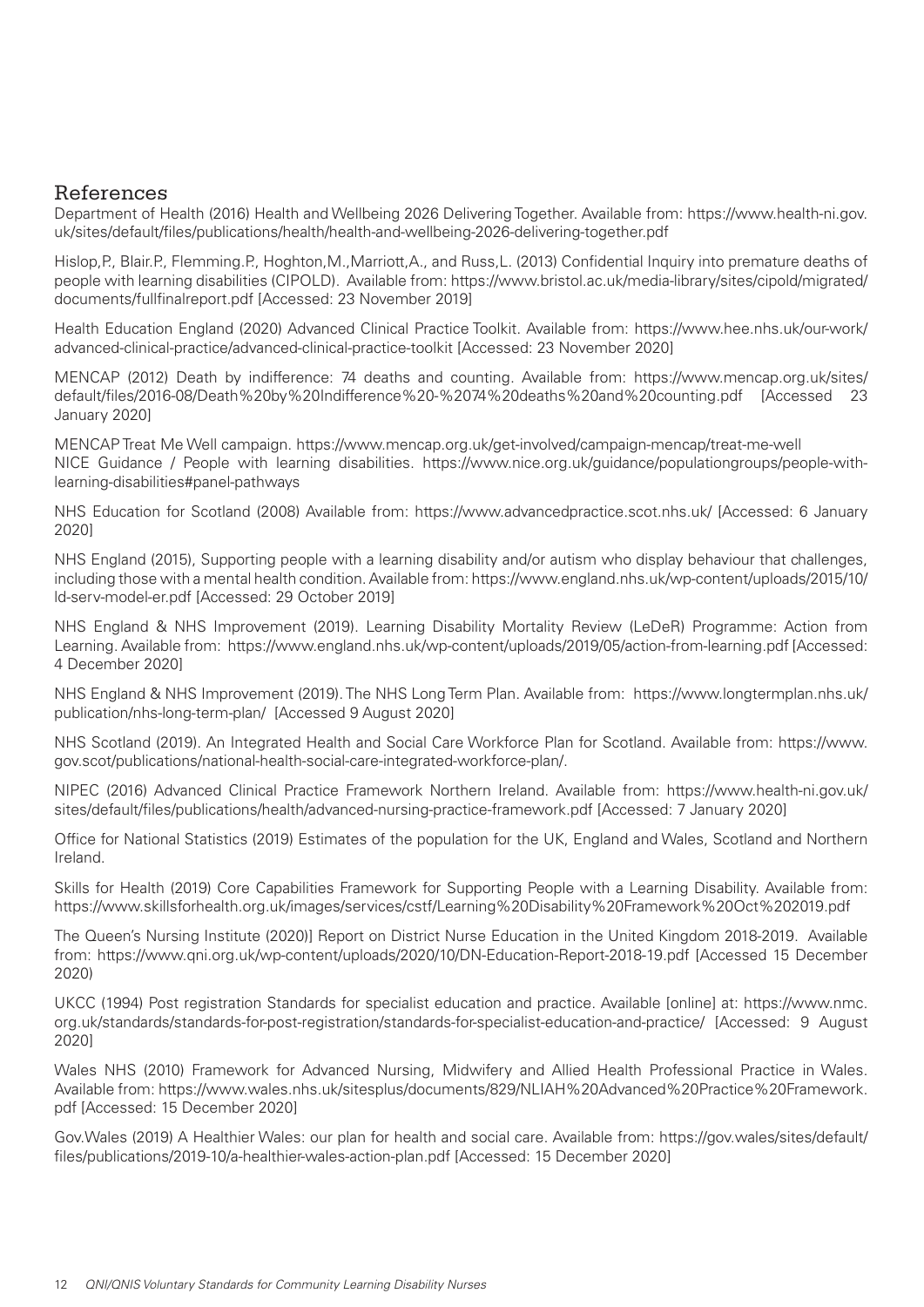## Appendix 2: QNI/QNIS Project Advisory Group

The QNI/QNIS would like to thank the representatives of the advisory group for their support and enthusiasm for this project.

#### **Advisory Group Members**

| Contact name               | Job title                                                                                                                        | <b>Organisation</b>                                                  |
|----------------------------|----------------------------------------------------------------------------------------------------------------------------------|----------------------------------------------------------------------|
| Professor John Unsworth    | Chair                                                                                                                            | The Queen's Nursing Institute                                        |
| Sam Abdulla                | Field Leader, Learning Disabilities                                                                                              | Edinburgh Napier University                                          |
| Nicky Ashby                | Head of Learning and Professional<br>Development                                                                                 | Royal College of Nursing                                             |
| <b>Jonathon Beebee</b>     | Chair RCN Learning Disability<br>Forum                                                                                           | Royal College of Nursing                                             |
| Jim Blair                  | Learning Disability Consultant                                                                                                   | Independent Consultant Nurse Learning<br>Disability                  |
| Sue Boran                  | Director of Nursing Programmes<br>(Innovations)                                                                                  | The Queen's Nursing Institute                                        |
| <b>Clare Cable</b>         | <b>Chief Executive</b>                                                                                                           | The Queen's Nursing Institute, Scotland                              |
| <b>Rebecca Chester MBE</b> | Consultant Nurse for people with<br>learning disabilities; Chair, UK<br>Learning Disability Consultant<br><b>Nursing Network</b> | Berkshire Healthcare NHS Foundation<br>Trust                         |
| <b>Gill Coverdale</b>      | Professional Lead - Education                                                                                                    | Royal College of Nursing                                             |
| <b>Tim Devanney</b>        | Learning Disability and Autism<br>Programme Lead                                                                                 | <b>Health Education England</b>                                      |
| <b>Susanne Forrest</b>     | Programme Director NMAHP                                                                                                         | NHS Education for Scotland                                           |
| <b>Mark Gallagher</b>      | Lecturer (learning disability<br>nursing), Lead for community<br>engagement, Admissions lecturer                                 | Glasgow Caledonian University                                        |
| Ursula Gallagher           | Deputy Chief Inspector of General<br>Practice (London) and Children's<br>Health & Justice                                        | Care Quality Commission                                              |
| <b>Ellie Gordon</b>        | Specialist Senior Nurse (Mental<br>Health and Learning Disability)                                                               | Health Education England                                             |
| Angie Hack                 | Project Manager                                                                                                                  | The Queen's Nursing Institute                                        |
| <b>David Harling</b>       | Director, Learning Disability                                                                                                    | NHSI/E                                                               |
| Ben Higgins                | Group Chief Executive Officer                                                                                                    | <b>BILD</b>                                                          |
| Simon Jones                | Nurse Consultant, Learning<br>Disability                                                                                         | Oxford Health NHS Foundation Trust<br>Royal College of Nursing forum |
| Jackie Kelly               | Dean of School, School of Health<br>and Social Work                                                                              | University of Hertfordshire                                          |
| Katerina Kolyva            | <b>Executive Director</b>                                                                                                        | Council of Deans of Health                                           |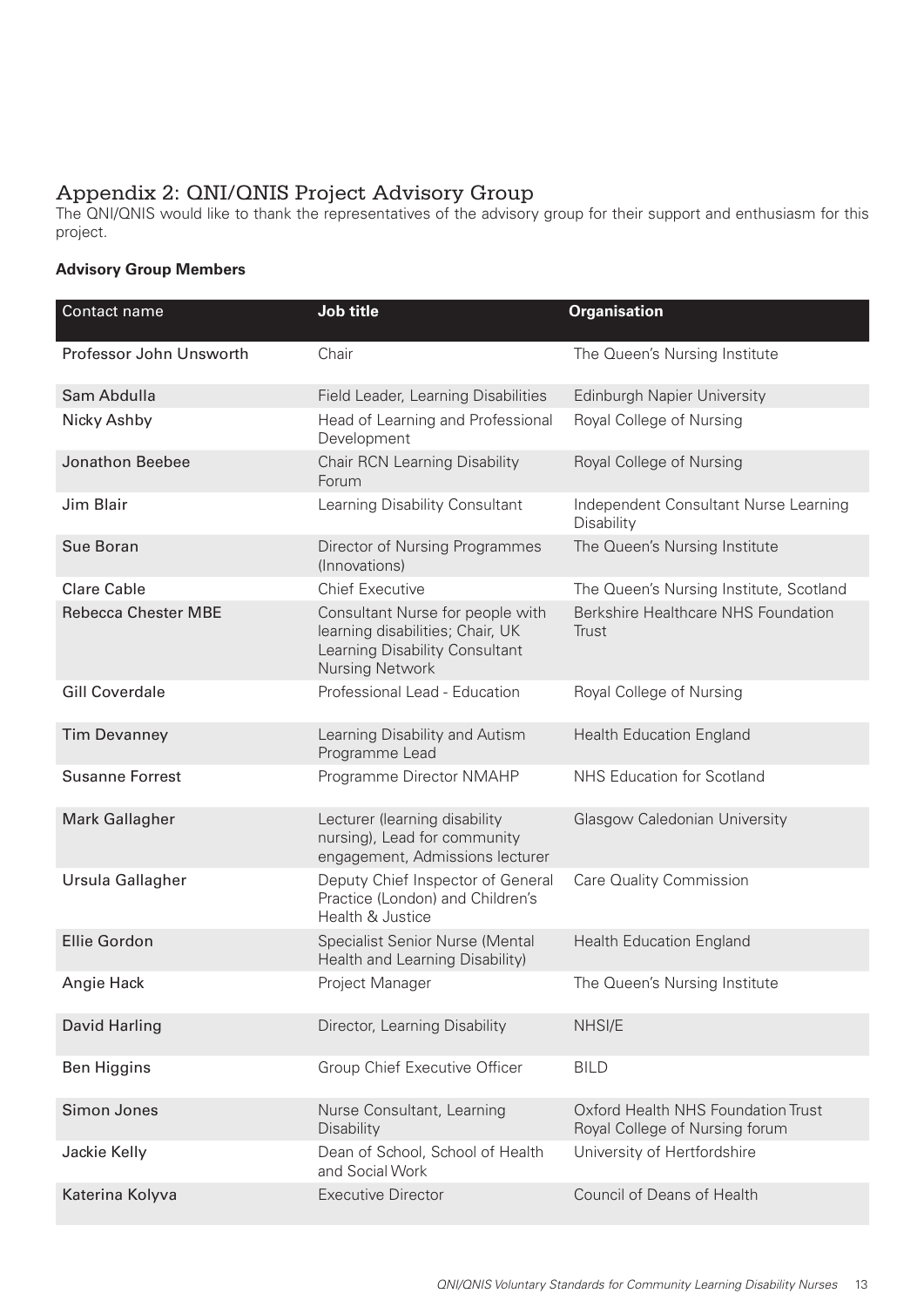| Isla McGlade                | Interim Associate Nurse Director                                                              | NHS Grampian Mental Health & Learning<br><b>Disability Services</b> |
|-----------------------------|-----------------------------------------------------------------------------------------------|---------------------------------------------------------------------|
| Professor Ruth Northway     | Professor of Learning Disability<br>Nursing, University of South Wales                        | 4 country LD network                                                |
| Dr Crystal Oldman CBE       | <b>Chief Executive</b>                                                                        | The Queen's Nursing Institute                                       |
| Lloyd Page                  | <b>Expert by Experience</b>                                                                   | National Patient Advisory Group and<br>MENCAP volunteer             |
| <b>Hazel Powell</b>         | Nursing Officer for Mental Health<br>& Learning Disability                                    | Office of the Chief Nursing Officer, Welsh<br>Government            |
| Siobhan Rogan               | Nursing Lead for Transformation                                                               | Department of Health, Northern Ireland                              |
| <b>Susan Stewart</b>        | Professional Adviser                                                                          | Chief Nursing Officer's Directorate,<br>Scottish Government         |
| Jim Thomas                  | <b>Director</b>                                                                               | Skills for Care                                                     |
| Professor David Colin-Thomé | Independent Healthcare<br>Consultant                                                          | National Association of Primary Care                                |
| Anne Trotter                | Assistant Director: Education and<br>Standards Education, Standards<br>and Policy Directorate | Nursing and Midwifery Council                                       |
| <b>Rob Webster</b>          | <b>Chief Executive</b>                                                                        | South West Yorkshire Partnership NHS<br><b>Foundation Trust</b>     |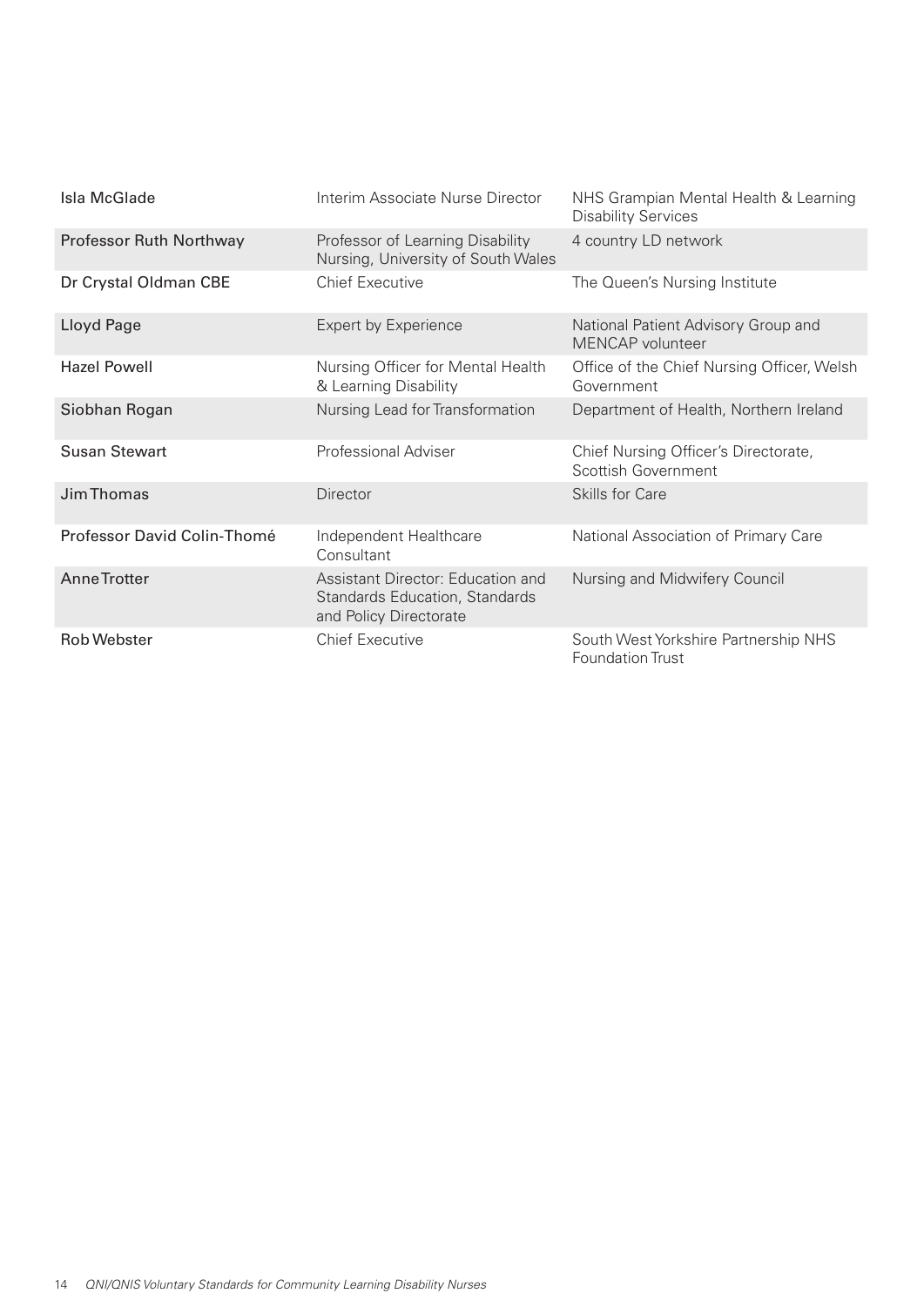## Appendix 3: QNI/QNIS Project Interest Group

**The QNI/QNIS would like to thank the representatives of the interest group for all their support and enthusiasm for this project.**

| Contact name                | Job title                                                                                                                    | Organisation                                                                                      |
|-----------------------------|------------------------------------------------------------------------------------------------------------------------------|---------------------------------------------------------------------------------------------------|
| Ann Norman                  | Professional Lead -learning<br>disability nursing/Justice & forensic<br>nursing                                              | Royal College of Nursing                                                                          |
| <b>Barbara</b> Tate         | Lead Nurse Learning Disability<br>/ Senior Practitioner Intensive<br><b>Support Service</b>                                  | South East Trust - Health and Social Care -<br>Northern Ireland                                   |
| <b>Bethany Ford</b>         | <b>Enhanced Support Nurse</b>                                                                                                | <b>Essex Partnership University NHS</b><br><b>Foundation Trust</b>                                |
| <b>Bethany Kruger</b>       | Improvement Manager                                                                                                          | Wales                                                                                             |
| <b>Christine Hutchinson</b> | <b>Consultant Nurse Community</b><br>Learning Disability Services                                                            | Lancashire Care NHS Foundation Trust                                                              |
| Carys Jones                 | Rheolwr Tim lechyd Dros Dro -<br>Gwasanaeth Anabledd Dysgu<br>Interim Health Team Manager -<br>Learning Disabilities Service | Bwrdd lechyd Prifysgol Betsi Cadwaladr<br>Betsi Cadwaladr University Local Health<br><b>Board</b> |
| <b>Clare Parker</b>         | Executive Director of Nursing,<br>Healthcare Professionals & Quality<br>Governance                                           | Pennine Care NHS Foundation Trust                                                                 |
| Deborah O'Shea              | <b>Community Learning Disability</b><br>Nurse / Nyrs Anabledd Dysgu<br>Cymunedol                                             | Montgomeryshire Learning Disabilities<br>Adult Team Powys Teaching Health Board                   |
| Diana Buck                  | Practice Development Matron<br>Offender Health                                                                               | Nottingham                                                                                        |
| Diane Cummaskey             | <b>Community Learning Disability</b><br><b>Nurse</b>                                                                         | Pennine Care NHS Foundation Trust                                                                 |
| Fiona Mason                 | Senior Charge Nurse - Learning<br><b>Disabilities</b>                                                                        | Scotland                                                                                          |
| <b>Heather Duff</b>         | <b>Community Learning Disability</b><br>Charge Nurse                                                                         | NHS Lothian                                                                                       |
| <b>Heather Scott</b>        | <b>Clinical Nurse Manager Learning</b><br><b>Disability Directorate</b>                                                      | Pennine Care NHS Foundation Trust                                                                 |
| Jackie Downing              | Deputy Head of Nursing,<br><b>Vulnerable Adults and Prevention</b><br>Services                                               | Guy's and St. Thomas' NHS Foundation<br>Trust                                                     |
| Jean Duffy                  | Learning Disability Nurse<br>Consultant                                                                                      | Sussex Partnership NHS Foundation Trust                                                           |
| Jean Kendall                | <b>Health Facilitation Nurse</b>                                                                                             | <b>Essex Partnership University NHS</b><br><b>Foundation Trust</b>                                |
| Jillian Pawlyn              | Field Lead -Learning Disabilities<br>Lecturer in Nursing, Learning<br><b>Disabilities</b>                                    | The Open University                                                                               |
| Jim Thomas                  | Programme Head -Work force<br>Innovation                                                                                     | Skills for Care                                                                                   |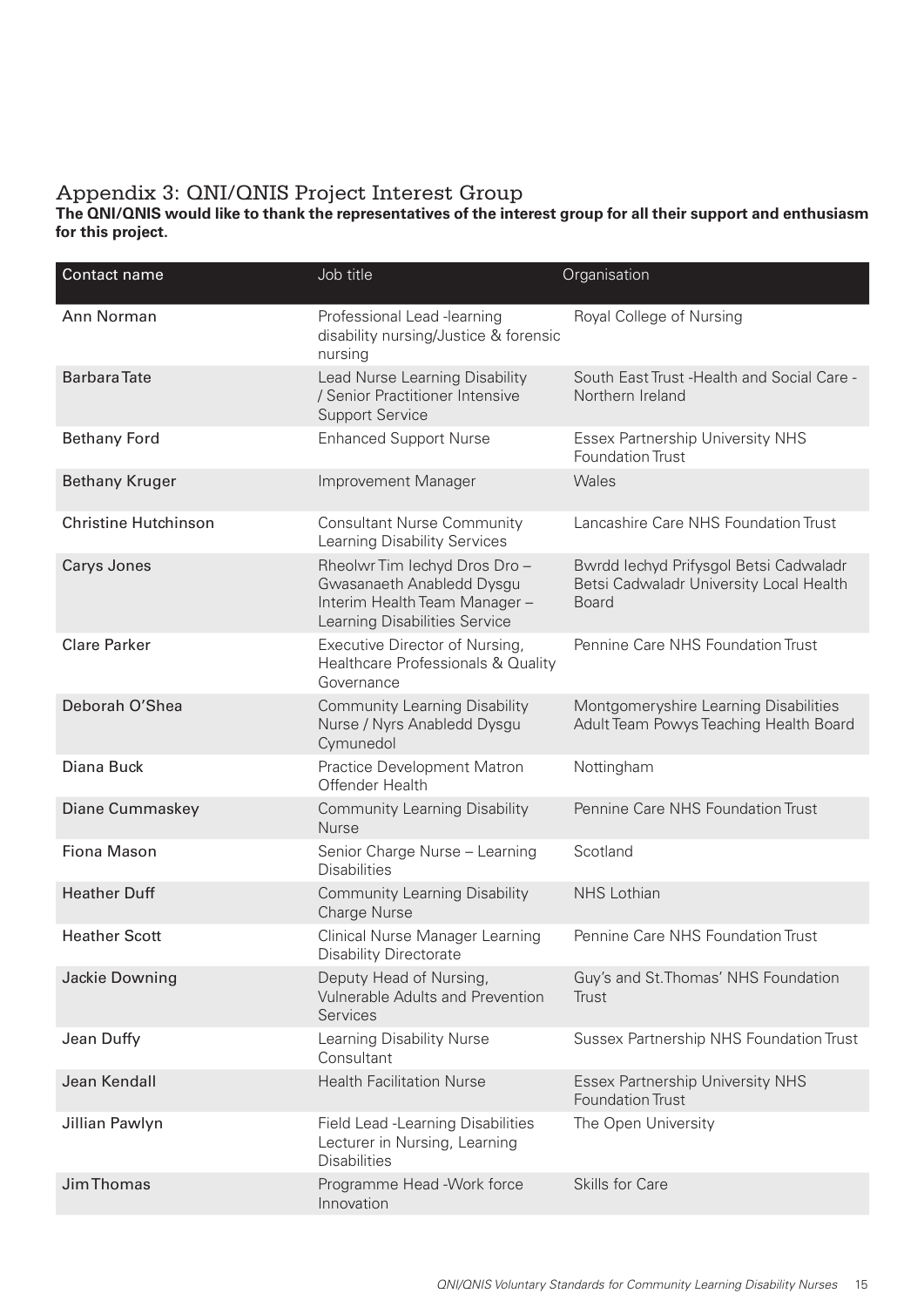| Jo Delree               | Associate Professor - Workforce<br>Development                                                                   | London South Bank University                                                   |
|-------------------------|------------------------------------------------------------------------------------------------------------------|--------------------------------------------------------------------------------|
| John Carroll            | Nyrs Arwain/Lead Nurse                                                                                           | Bwrdd lechyd Prifysgol Aneurin Bevan/<br>Aneurin Bevan University Health Board |
| Dr Joann Kiernan        | Senior lecturer in Nurse Education/<br>Learning disability Consultant<br><b>Nurse</b>                            | Edge Hill University Alder Hey Children's<br>Hospital in the Park              |
| Jo Lay                  | Associate Director of Student<br><b>Education and Chair of LIDNAN</b>                                            | University of Leeds                                                            |
| Kerry Anderson          | Nurse Consultant - Learning<br>Disability                                                                        | NHS Grampian                                                                   |
| Lee Moore               | <b>Specialist Community Learning</b><br>Disability Nurse. Lewisham team<br>for Adults with Learning Disabilities | Guy's and St. Thomas' NHS Foundation<br>Trust                                  |
| Lynsey O'Hagan          | <b>Community Learning Disability</b><br>Charge Nurse                                                             | East Renfrewshire Health and Social Care<br>Partnership                        |
| <b>Margaret Bedford</b> | Lead for Non-Medical Education<br>and Training                                                                   | South West Yorkshire Partnership NHS<br><b>Foundation Trust</b>                |
| <b>Mary Codling</b>     | Primary Healthcare Lead Nurse<br>for Learning Disabilities / Epilepsy<br>Nurse Specialist                        | <b>Berkshire Healthcare Trust</b>                                              |
| <b>Melanie Webb</b>     | Melanie Webb Consultant Nurse<br>Learning Disabilities - Non-Medical<br>Prescriber                               | Southern Health NHS Foundation Trust                                           |
| <b>Mellisah Mphoko</b>  | Nyrs Anabledd Dysgu Cymunedol/<br><b>Community Learning Disabilities</b><br><b>Nurse</b>                         | Aneurin Bevan University Health Board                                          |
| Nia Jones               | <b>Community Learning Disability</b><br><b>Nurse</b>                                                             | Anglesey, Betsi Cadwaladr University<br><b>Health Board</b>                    |
| Nichaela Jones          | Head of Nursing Pennaeth Nyrsio                                                                                  | Betsi Cadwaladr University Health Board                                        |
| <b>Neisha Betts</b>     | Project Manager, Health and<br>Justice                                                                           | NHS England & NHS Improvement                                                  |
| Paula Hopes             | Learning Disability Nurse<br>Consultant                                                                          | Swansea Bay University Health Board                                            |
| <b>Phil Boulter</b>     | <b>Consultant Nurse</b>                                                                                          | Surrey and Borders Partnership NHS<br><b>Foundation Trust</b>                  |
| Professor Owen Barr     | Professor of Nursing and<br><b>Intellectual Disabilities</b>                                                     | <b>Ulster University</b>                                                       |
| <b>Rachael McMaster</b> | Behaviour Therapist - Children's<br>Disability                                                                   | Western Health and Social Care Trust.<br>Northern Ireland.                     |
| Rebecca Thomas          | <b>Community learning Disability</b><br><b>Nurse</b>                                                             | Swansea                                                                        |
| Sandra Owen             | Senior Nurse Practitioner/Team<br>leader                                                                         | North Community Learning Disabilities<br>Team Powys Teaching Health Board      |
| Sarah Coleman           | <b>Health Policy Officer</b>                                                                                     | <b>MENCAP</b>                                                                  |
| Sarah Wilkinson         | Health Team Manager                                                                                              | Betsi Cadwaladr University Health Board                                        |
| Sharon Aldridge -Bent   | Director of Nursing Programmes-<br>Leadership                                                                    | The Queens Nursing Institute                                                   |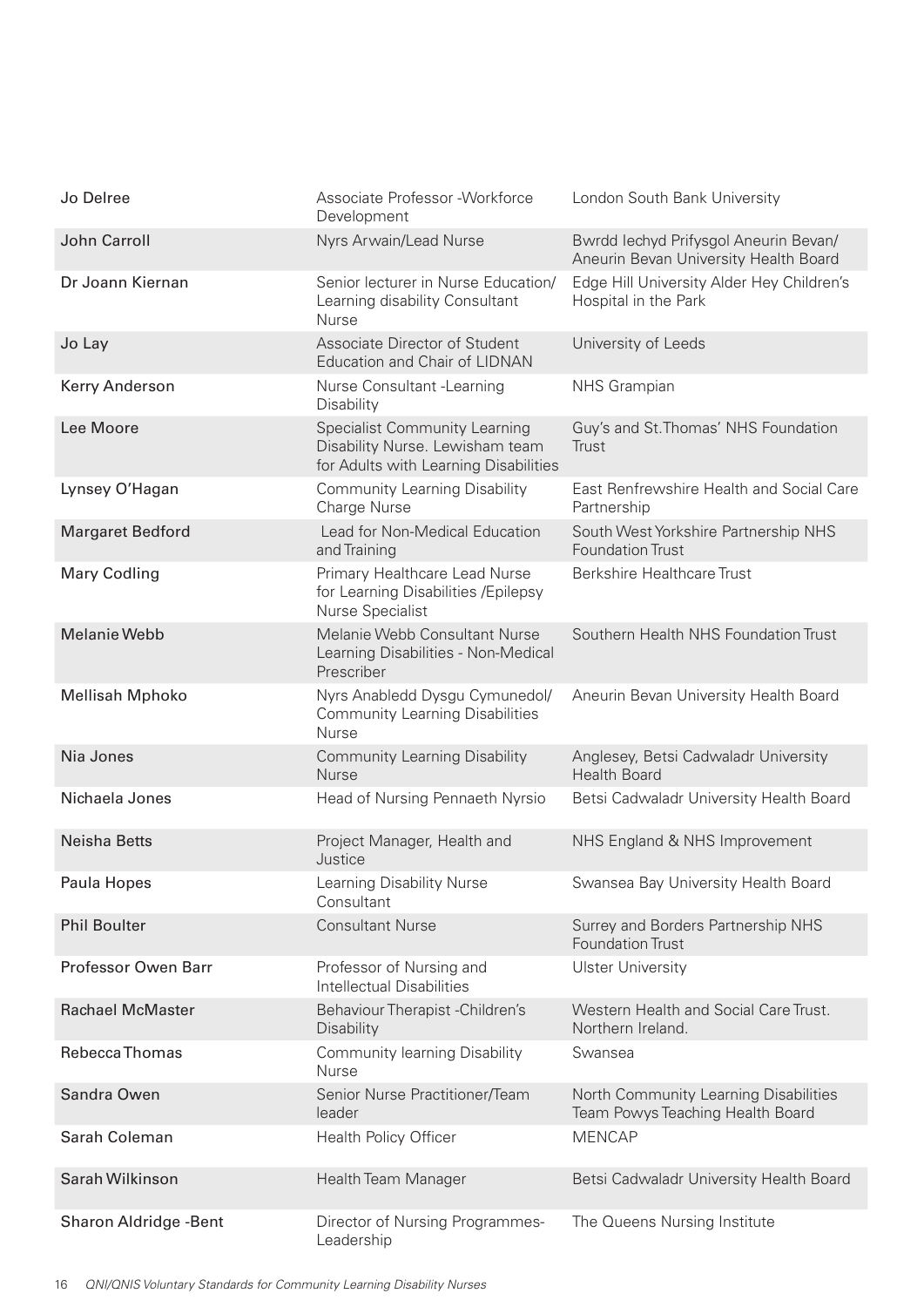| <b>Sharon McGee</b>  | Health Improvement Co-ordinator                     | East Renfrewshire Health and Social Care<br>Partnership Scotland                                            |
|----------------------|-----------------------------------------------------|-------------------------------------------------------------------------------------------------------------|
| Sharon Young         | Intellectual Disability Service<br>Manager          | NHS Dumfries and Galloway                                                                                   |
| <b>Sheryl King</b>   | Lecturer in Learning Disabilities<br><b>Nursing</b> | Birmingham City University                                                                                  |
| Siobhan Brady        | <b>Health Facilitator Nurse</b>                     | <b>Adult Learning Disability Services</b><br>-South East Trust - Health and Social Care<br>Northern Ireland |
| Suzanne Hawkins      | Lead Clinical Nurse                                 | Merthyr Learning Disability Health Team<br>Merthyr Tydfil Swansea Bay UHB                                   |
| <b>Teresa Purvis</b> | Learning Disability Nurse                           | HMP Low Newton YOI Tees, Esk, Wear<br>Valley NHS trust                                                      |
| Yvonne Butterfield   | Mental Health Clinical Lead                         | <b>HMYOI Deerbolt County Durham</b>                                                                         |

*Author: Angie Hack, Assistant Director of Nursing Programmes*